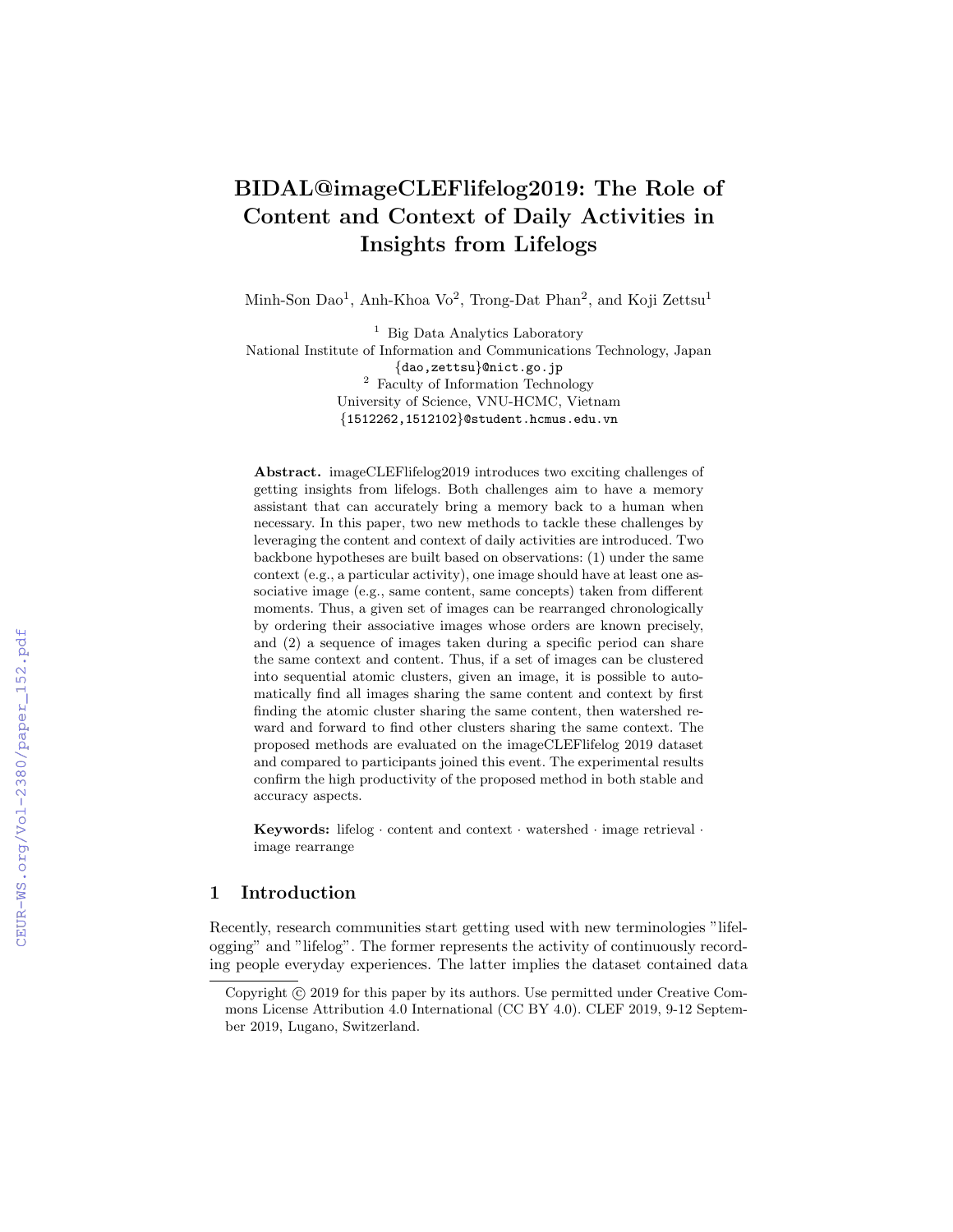generated by lifelogging. The small sizes and affordable prices of wearable sensors, high bandwidth of the Internet, and flexible cloud storages encourage people to lifelogging more frequent than before. That leads to the fact that people can have more opportunities to understand their lives thoroughly due to daily recording data whose content conceal both cognitive and physiological information. One of the most exciting topics when trying to get insights from lifelogs is to understand human activities from the first-person perspective[6][7]. Another interesting topic is to augment human memory towards improving human capacity to remember[10]. The former aims to understand how people act daily towards having effective and efficient support to improve the qualification of living both in social and physical activities. The latter tries to create a memory assistant that can accurately and quickly bring a memory back to a human when necessary.

In order to encourage people to pay more attention to the topics above, several events have been organized[8][9][2][4]. These events offer a large annotated lifelog collected from various sensors such as physiology (e.g., heartbeat, step counts), images (e.g., lifelog camera), location (e.g., GPS), users tags, smartphone logs, and computer logs. A series of tasks introduced throughout these events started attracting people leading to an increase in the number of participants. Unfortunately, the results of proposed solutions from participants are far from expectation. It means that lifelogging still a mystical land that needs to be discovered more both in what kind of insights people can extract from lifelogs and how the accuracy of these insights are.

Along this direction, imageCLEFlifelog2019 - a session of imageCLEF2019[11] - is organized with two tasks[3]: (1) solve my puzzle: the new task introduced this time, and (2) lifelog moment retrieval: the old one with some modification to make it more difficult and enjoyable than before. In this paper, two new methods are introduced to tackle two tasks mentioned. The basement of the proposed methods is built by utilizing the association of contents and contexts of daily activities. Two backbone hypotheses are built based on this basement:

- 1. Under the same context (e.g., a particular activity), one image should have at least one associative image (e.g., same content, same concepts) taken from different moments. Thus, a given set of images can be rearranged chronologically by ordering their associative images whose orders are known precisely, and
- 2. A sequence of images taken during a specific period can share the same context and content. Thus, if a set of images can be clustered into sequential atomic clusters, given an image, it is possible to automatically find all images sharing the same content and context by first finding the atomic cluster sharing the same content, then watershed reward and forward to find other clusters sharing the same context.

The paper is organized as follows: Section 2 and 3 introduce the solutions for Task1 and Task 2, respectively. Section 4 describes the experimental results gotten by applying two proposed methods as well as related discussions. The last Section gives conclusions and future works.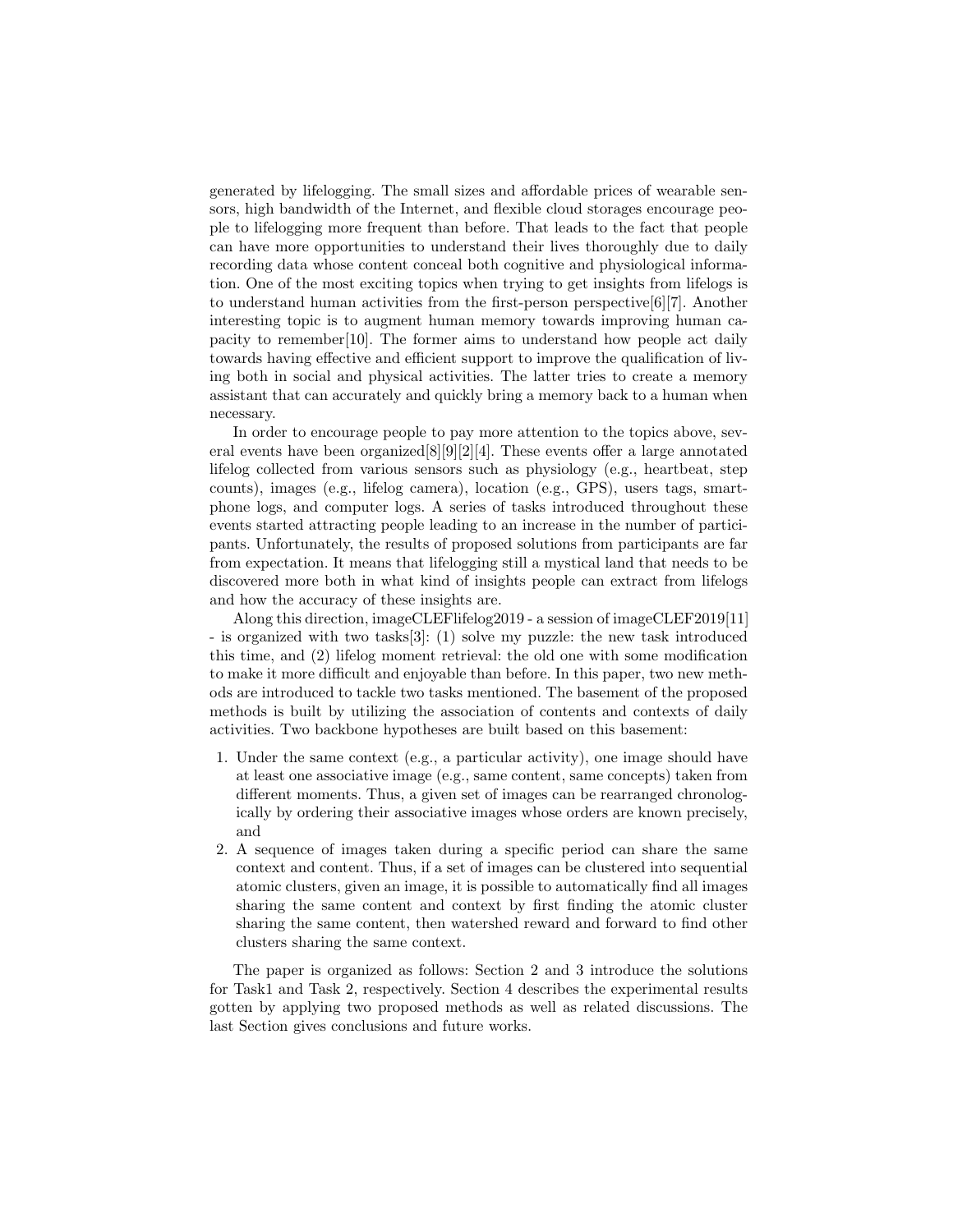## 2 Task 1: Solve my puzzle

In this section, we introduce the proposed method, as well as its detail explanation, algorithms, and examples related to the Task 1.

Task 1: solve my life puzzle is stated as: Given a set of lifelogging images with associated metadata such as biometrics and location, but no timestamps, these images are required to be rearranged in chronological order and predict the correct day (e.g., Monday or Sunday) and part of the day (morning, afternoon, or evening)[3].

#### 2.1 From Chaos to Order

We build our solution based on one of the characteristics of lifelogs: activities of daily living (ADLs)[5]. Some common contents and contexts people live in every day can be utilized to associate unordered time images to ordered time images. For example, one always prepares and has breakfast in a kitchen every morning from 6 am to 8 am, except for a weekend. Hence, all record  $r_i^d$  recorded from 6 am to 8 am in the kitchen are shared the same context (i.e., in a kitchen, chronological order of sequential concepts) and content (e.g., objects in a kitchen, foods). If we can associate one-by-one each image of a set of unordered time images  $r_i^q$  to a subset of ordered time images  $r_i^d$ ,  $r_i^q$  can totally be ordered by the order of  $r_i^d$ . This above observation brings the following useful hints:

- If one record=(image, metadata)  $r<sup>q</sup>$  captured in the scope of ADLs, there probably is a record  $r^d$  sharing the same content and context.
- If we can find all associative pairs  $(r_i^d, r_i^q)$ , we can rearrange  $r_i^q$  by rearranging  $r_i^d$  utilizing metadata of  $r_i^d$ , especially timestamps and locations.

We call  $r<sup>q</sup>$  and  $r<sup>d</sup>$  a *query record/image* and *associative record/image* (of the query record/image), respectively, if  $\text{similarity}(r^d, r^q) > \theta$  (the predefined threshold). We call a pair of  $(r^d, r^q)$  an *associative pair* if it satisfies the condition  $similary(r^d, r^q) > \theta$ . Hence, we propose a solution as follows: Given sets of unordered images  $Q = \{r_i^q\}$  and ordered images  $D = \{r_i^d\}$ , we

- 1. Find all associative pairs  $(r^d, r^q)$  by using the similarity function (described in subsection 3.2). The output of this stage is a set of associative pairs ordering by timestamps of  $D$ , call  $P$ . Next,  $P$  is refined to generate  $P_{TOU}$ to guarantee that there is only one associate pair remained with the highest similarity score among consecutive associative pairs of the same query image. Algorithm 1 models this task. Fig. 1, the first and second rows, illustrates how this task works.
- 2. Extract all patterns pat of associative pair to create  $P_{UTOU}$ . The pattern is defined as the set of associative pairs so that the query images set is precisely the same as the images of Q. Algorithm 2 models this task. Figure 1, the third row 27 denotes the process of extracting patterns.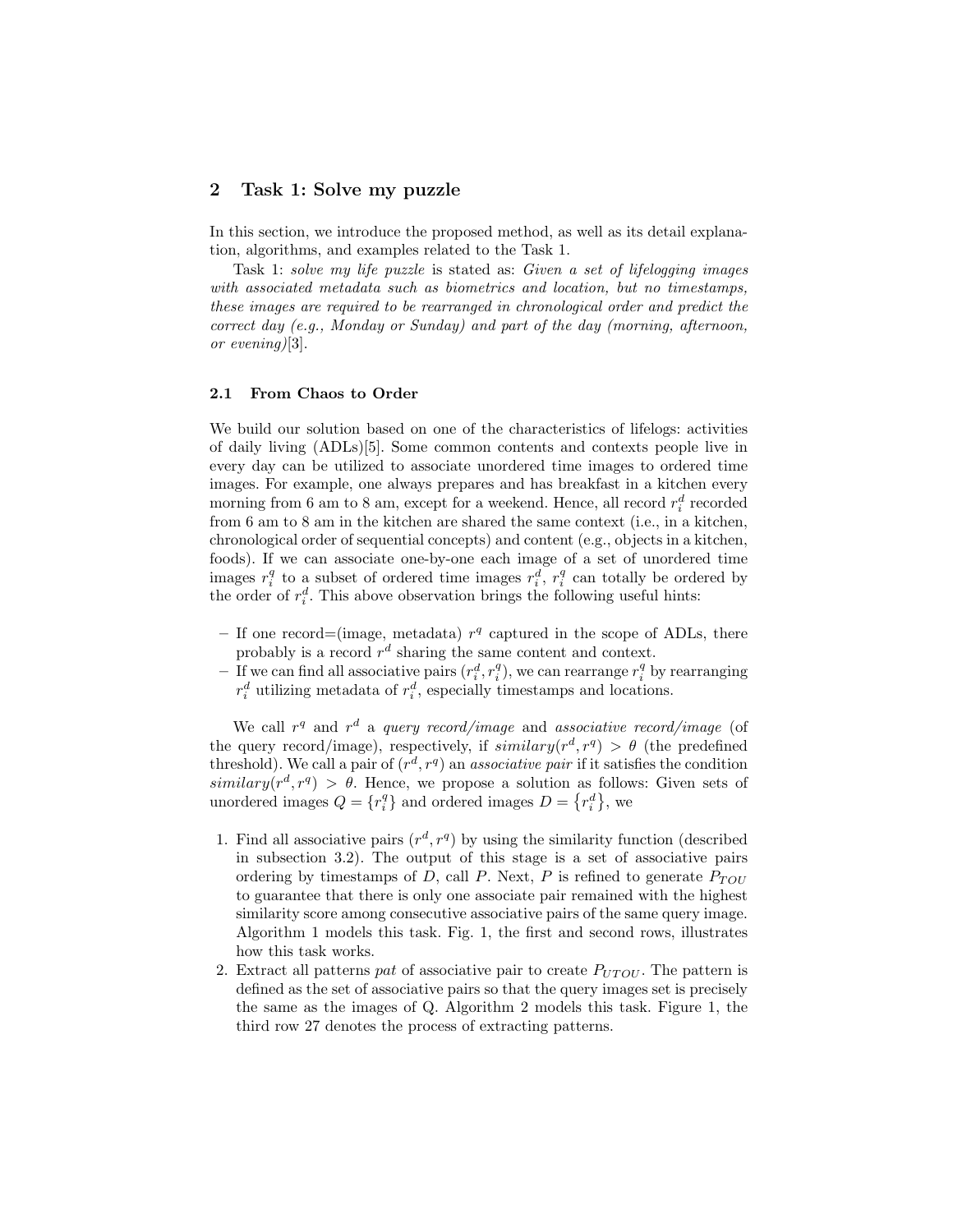- 3. Find the best pattern  $P_{BEST}$  that has the highest average similarity score comparing to the rest. Algorithm 3 models this task. Fig. 1, the third row denotes the process of selecting the best pattern.
- 4. The unordered images  $Q$  is ordered by order of associative images of  $P_{BERT}$ . Fig. 1, the red rectangle at the left-bottom corner illustrates this task.

#### 2.2 Similarity Functions

The similarity function to measure the similarity between a query record and its potentially associative record has two different versions built as follows:

- 1. Color histogram vector and Chi-square: The method introduced by Adrian Rosebrock<sup>3</sup> is utilized to build the histogram vector. As mentioned above, the environment of images taken by lifelogging can be repeated daily, both indoor and outdoor. Hence, the color information probably is the primary cue to find similar images captured under the same context.
- 2. Category vector and FAISS: The category vector is concerned as a deep learning feature to overcome problems that handcraft features cannot do. The ResNet18 of the pre-trained model  $PlaceCNN<sup>4</sup>$  is utilized to create the category vector. The 512-dimension vector extracted from the "avgpool" layer of the ResNet18 is used. The reason such a vector is used is to search images sharing the same context (spatial dimension). The FAISS (Facebook AI Similarity Search $)^5$  is utilized to push the speed of searching for similar images due to its high productivity of similarity searching and clustering dense vectors.

#### 2.3 Parameters Definitions

Let  $Q = \{q[k]\}_{k=1}^{\infty}$  denote the set of query images, where  $||Q||$  is the total number of images in the query set.

Let  $D = \{d[l]\}_{l=1}$ .  $||D||$  denote the set of images contained in the given data set, where  $||D||$  is the total number of images in the data set.

Let  $P = \{p(iD, iQ)[m]\}\$  denote the set of associative indices that point to related images contained in D and Q, respectively. In other words, using  $p[m].iD$ and  $p[m].iQ$  we can access images  $d[p[m].iD] \in D$  and  $q[p[m].iQ] \in Q$ , respectively.

Let  $P_{TOU}$  and  $P_{UTOU}$  denote the sets of time-ordered-associative (TOU) images and unique-time-ordered-associative (UTOU) images, respectively.

Let  $P_{BEST} = \{p(iD, iQ)[k]\}$  denote the best subset of  $P_{UTOU}$  satisfy

 $-\forall m \neq n : p[m].iQ \neq p[n].iQ$  AND  $||P_{BEST}|| == ||Q||$  (i.e., unique)

<sup>3</sup> https://www.pyimagesearch.com/2014/12/01/complete-guide-building-imagesearch-engine-python-opencv

<sup>4</sup> https://github.com/CSAILVision/places365

<sup>5</sup> https://code.fb.com/data-infrastructure/faiss-a-library-for-efficient-similaritysearch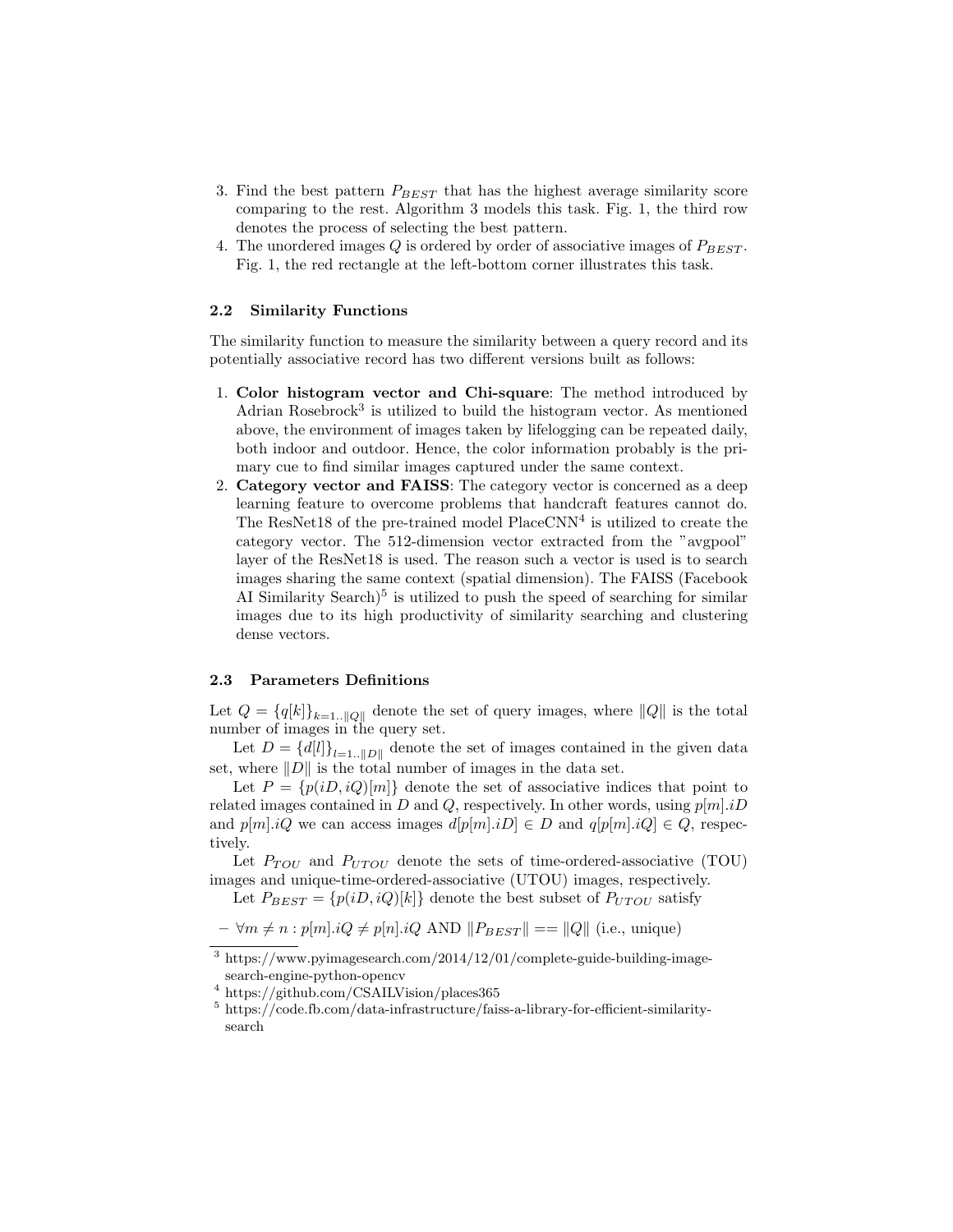

Fig. 1. Task 1: An example of finding  $P_{TOU}$ ,  $P_{UTOU}$ , and  $P_{BEST}$  where  $Q = \{A, B, C\}$ ,  ${a_i, b_j, c_k} \in D$  are ordered by time,  $\theta = 0.24$ 

- $\forall m: time(p[m].iD) < time(p[m+1].iD)$  (i.e., time-ordered)
- $-\frac{1}{k}\sum_{i=1}^{k} (similarity(d[p[i].iD], q[p[i].iQ])) \Rightarrow MAX$  (i.e., associative)

Let  $\theta$ ,  $\alpha$ , and  $\beta$  denote the similarity threshold, the number of days in the data set, and the number of clusters within one day (i.e. parts of the day), respectively.

# 3 Task 2: Lifelog Moment Retrieval

In this section, we introduce the proposed method, as well as its detail explanation, algorithms, and examples related to Task 2.

Task 2: Lifelog moment retrieval is stated as[3]: Retrieve a number of specific predefined activities in a lifelogger's life.

#### 3.1 The Interactive-Watershed-based for Lifelog Moment Retrieval

The proposed method is built based on the following observation: A sequence of images taken during a specific period can share the same context and content. Thus, if a set of images can be clustered into sequential atomic clusters, given an image, we can automatically find all images sharing the same content and context by first finding the atomic cluster sharing the same content, then watershed reward and forward to find other clusters sharing the same context. The terminology atomic cluster is understood that all images inside should share the similarity higher than the predefined threshold and must share the same context (e.g., location, time).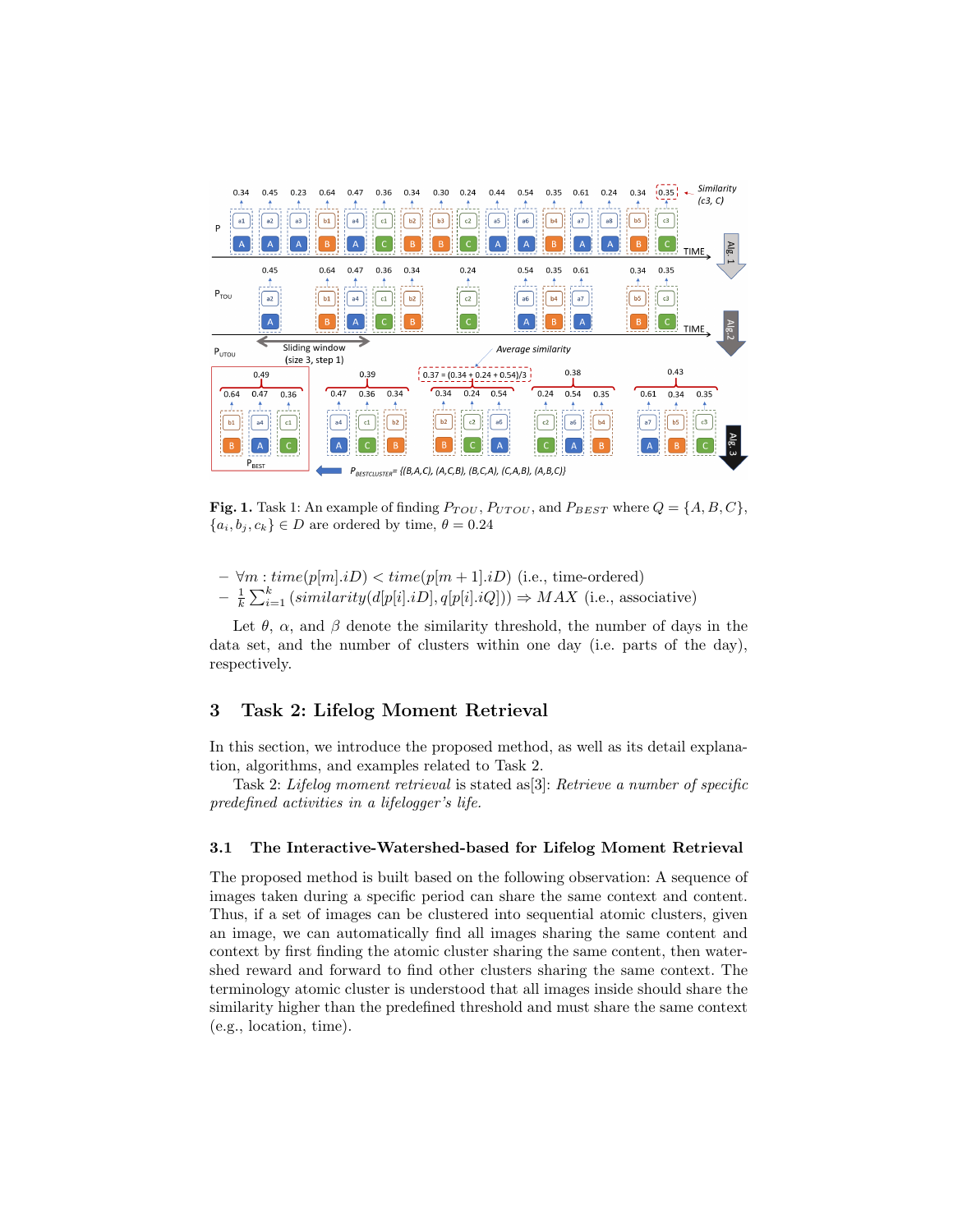

Fig. 2. An Overview of the Proposed Method for Task 2: Interactive watershed-based lifelog moment retrieval

Based on the above discussion, the Algorithm 1 is built to find a Lifelog moment from a dataset defined be a query events text. Following is the description to explain the Algorithm 1.

- Stage 1 (Offline): This stage aims to cluster a dataset into the atomic clusters. The category vector  $V_c$  and attribute vector  $Va$  extracted from images are utilized to build the similarity function. Besides, each image is analyzed by using I2BoW function to extract its BoW contains concepts and attributes reserved for later processing.
- **Stage 2** (Online): This stage targets to find all clusters satisfied a given query. Since the given query is described by text, a text-based query method must be used for finding related images. Thus, we create  $Pos\_tag$ ,  $Google-$ SearchAPI, and Filter functions to find the best BoWs that represent the taxonomy of the querys context and content. In order to prune the output of these functions, we utilize the Interactive function to select the best taxonomy. First, images queried by using BoW (i.e., seeds) are utilized for finding all clusters, namely LMRT1, that contain these images. These clusters are then hidden for the next step. Next, these seeds are used to query on the rest clusters (i.e., unhidden clusters) to find the second set of seeds. These second set of seeds are used to find all clusters, namely LRMT2, that contain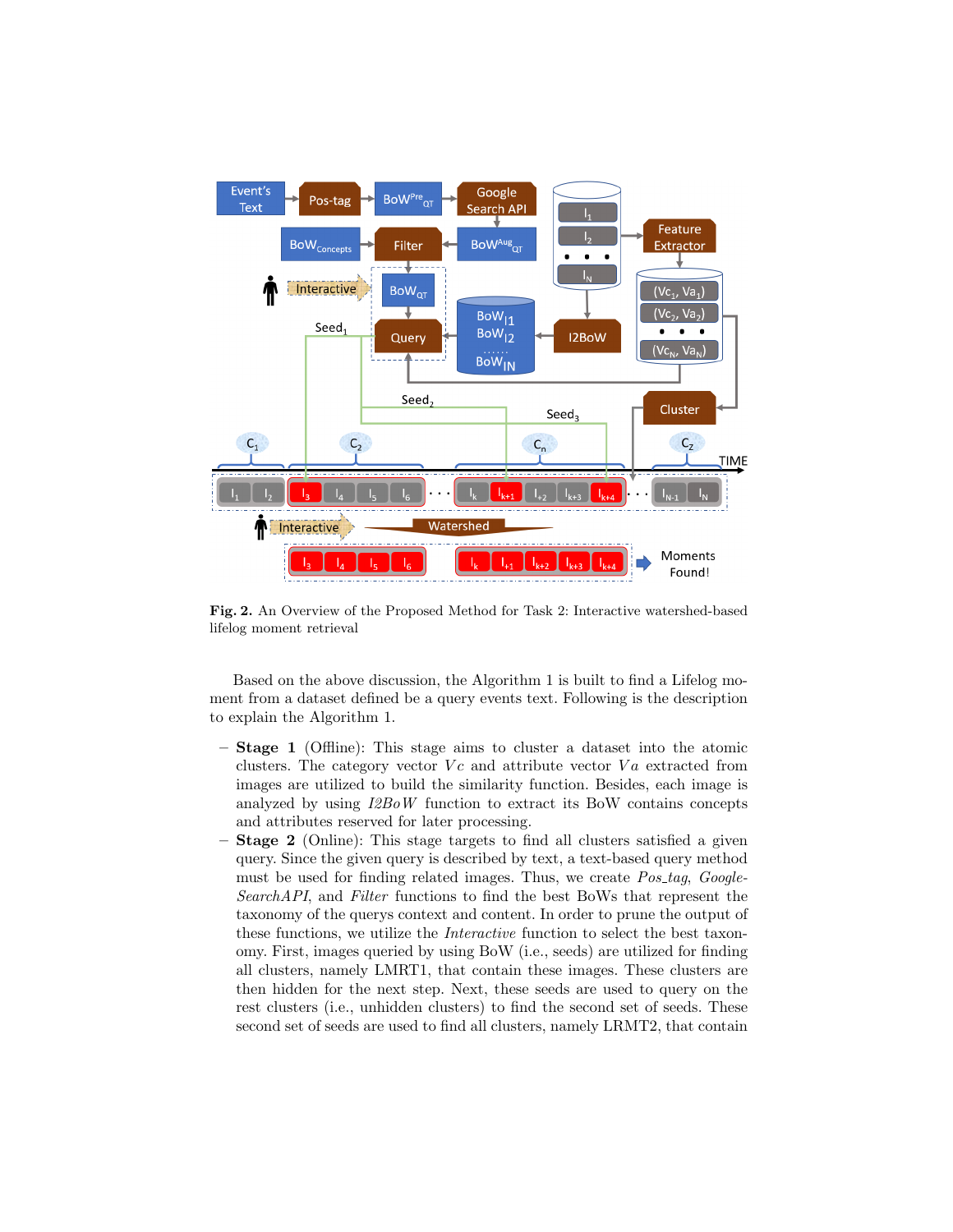these seeds. The final output is the union of C1 and C2. At this step, we might apply Interactive function to refine the output (e.g., select clusters manually). Consequently, all lifelog moment satisfied the query are found.

## 3.2 Functions

In this subsection, the significant functions utilized in the proposed method are introduced, as follows:

- **Pos\_tag**: processes a sequence of words tokenized from a given set of sentences, and attaches a part of speech tag (e.g., noun, verb, adjective, adverb) to each word. The library  $\text{NLTK}^6$  is utilized to build this function.
- **featureExtractor**: analyzes an image and return a pair of vectors  $v_c$  (category vector, 512 dimension) and  $v_a$  (attribute vector, 102 dimension). The former is extracted from the "avgpool" layer of the RestNet18 of the pretrained model PlaceCNN [13]. The latter is calculated by using the equation  $v_a = W_a^T v_c$ , introduced in [12], where  $W_a$  is the weight of Learnable Transformation Matrix.
- similarity: measures the similarity between two vectors using the cosine similarity.
- $I2BoW:$  converts an image into a bag of words using the method introduced in [1]. The detector developed by the authors return concepts, attribute, and relation vocab. Nevertheless, only a pair of attribute and concept is used for building I2BoW.
- GoogleSearchAPI: enriches a given set of words by using Google Search API<sup>7</sup>. The output of this function is the set of words that could be probably similar to the queried words under certain concepts.
- Interactive: allows users to interfere with refining the results generated by related functions.
- Query: finds all items of the searching dataset that are similar to queried items. This function can adjust its similarity function depending on the type of input data.
- cluster: clusters images into sequential clusters so that all images of one cluster must share the highest similarity comparing to its neighbors. All images are sorted by time before being clustered. Algorithm 2 describes this function in detail. Figure 3.1 illustrates how this function works.

#### 3.3 Parameter Definitions

Let  $I = \{I_i\}_{i=1..N}$  denote the set of given images (e.g., dataset).

Let  $F = \{ (Vc_i, Va_i) \}_{i=1..N}$  denote the set of feature vectors extracted from I.

Let  $C = \{C_k\}$  denote a set of atomic clusters.

 $6 \text{ https://www.nltk.org/book/ch05.html}$ 

<sup>7</sup> https://github.com/abenassi/Google-Search-API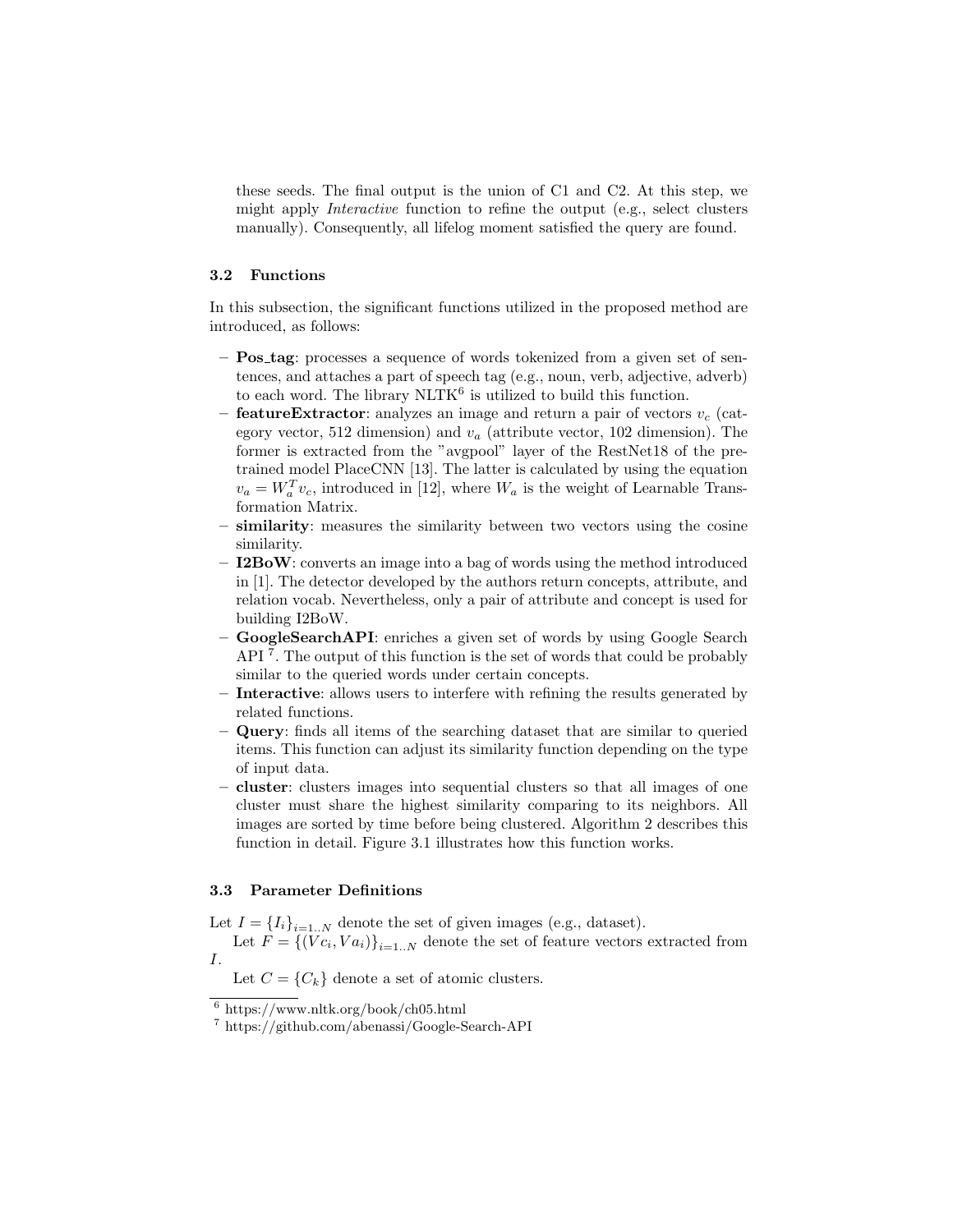Let  ${Bow}_{I_i}_{i=1..N}$  denote the set of BoWs; each of them is a BoW built by using the I2BoW function.

Let  $\{BoW_{QT}\}$  ,  $\left\{BoW^{Noun}_{QT}\right\}$  ,  $\left\{BoW^{Aug}_{QT}\right\}$  denote the Bag of Words extracted from the query, the NOUN part of  $BoW_{QT}$ , and the augmented part of  $BoW_{QT}$ , respectively.

Let  $Seed_j^i$  and  $LMRT^k$  denote a set of seeds and lifelog moments, respectively.

## 4 Experimental Results

In this section, datasets and evaluation metrics used to evaluate the proposed solution are introduced. Besides, the comparison of our results with others from different participants is also discussed.

## 4.1 Datasets and Evaluation Metrics

We use the dataset released by the imageCLEFlifelog 2019 challenge[3]. The challenge introduces an entirely new rich multimodal dataset which consists of 29 days of data from one lifeloggers. The dataset contains images (1,500-2,500 per day from wearable cameras), visual concepts (automatically extracted visual concepts with varying rates of accuracy), semantic content (semantic locations, semantic activities) based on sensor readings (via the Moves App) on mobile devices, biometrics information (heart rate, galvanic skin response, calorie burn, steps, continual blood glucose, etc.), music listening history, computer usage (frequency of typed words via the keyboard and information consumed on the computer via ASR of on-screen activity on a per-minute basis).

Generally, the organizers of the challenge do not release the ground truth for the test set. Instead, participants must send their arrangement to the organizers and get back their evaluation.

Task 1: Solve my puzzle Two training and testing query sets are given. Each of them has a total of 10 sets of images. Each set has 25 unordered images need to be rearranged. The training set has its ground truth to let participants can evaluate their solution.

For evaluating, the Kendall rank correlation coefficient is utilized to evaluate the similarity between the arrangement and the ground truth. Then, the mean of the accuracy of the prediction of which part of the day the image belongs to and the Kendall's Tau coefficient is calculated to have the final score.

Task 2: Lifelog Moment Retrieval The training and testing set stored with the JSON format, have ten queries whose titles are listed in Tables 3 and 4, respectively. Besides, more descriptions and constraints are also listed to guide participants on how to understand queries precisely.

The evaluation metrics are defined by imageCLEFlifelog 2019 as follows: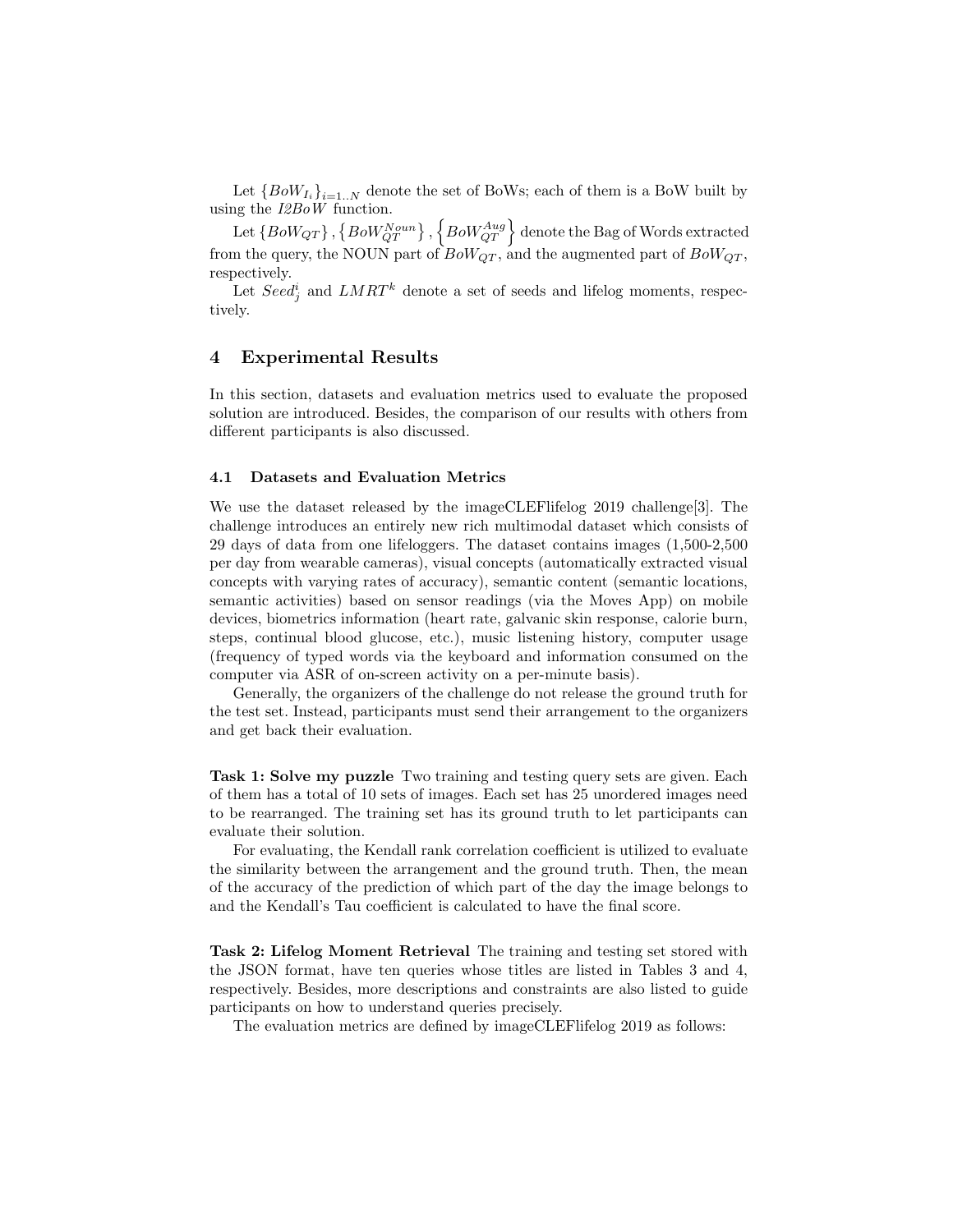- Cluster Recall at X (CR $\mathbb{Q}(\mathbf{X})$ : a metric that assesses how many different clusters from the ground truth are represented among the top X results,
- Precision at X  $(P@X)$ : measures the number of relevant photos among the top X results,
- F1-measure at X (F1@X): the harmonic mean of the previous two.

X is chosen as 10 for evaluation and comparison.

#### 4.2 Evaluation and Comparison

Task 1: Solve my puzzle Although eleven runs were submitted to evaluate, only the best five runs are introduced and discussed in this paper: (1) only color histogram vector, (2) color histogram vector and the constraint of timezone (e.g., only places in Dublin, Ireland) (3) object search (i.e., using visual concepts of metadata), and category vector plus the constraint of timezone, (4) timezone is strictly narrowed into only working days and inside Dublin, Ireland, and (5) only category vector, and the constraint of timezone (i.e., only places in Dublin, Ireland).

The reason we reluctantly integrate places information to the similarity function due to the uncertainty of metadata given by the organizer. Records that have location data (e.g., GPS, place names) occupy only 14.90%. Besides, most of the location data give wrong information that can lead to similarity scores coverage in a wrong optimal peak.

As described in Table 1, the similarity function using only color histogram gave the worst results compared to those who use the category vector. Since users are living in Dublin, Ireland, the same daily activities should share the same context and content. Nevertheless, if users go abroad or other cities, this context and content will be changed totally. Hence, the timezone could be seen as the majority factor that can improve the final accuracy since it constraints the context of searching scope. As mentioned above, the metadata does not usually contain useful data that can be leveraged the accuracy of searching. Thus, when utilizing object concepts as a factor for measuring the similarity, it can pull down the accuracy comparing to not using them at all. Distinguish between working day and weekend activities depending totally on types of activities. In this case, the number of activities that happen every day is more significant than those that happen only on working days. That explains the higher accuracy of ignoring the working day/weekend factor. In general, the similarity funtion integrated timezone (i.e., daily activities context) and category vector (i.e., rich content) gives the best accuracy compared to others. It should be noted that the training query sets are built by picking up exactly images from dataset while the testing query sets not appear in the dataset at all. That explains why the accuracy of the proposed method is perfect when running on training query sets.

Four participants submitted their outputs for evaluating (1) DAMILAB, (2) HCMUS (Vietnam National University in HCM city), (3) BIDAL (ourselves), and (4) DCU (Dublin City University, Ireland). Table 2 denotes the difference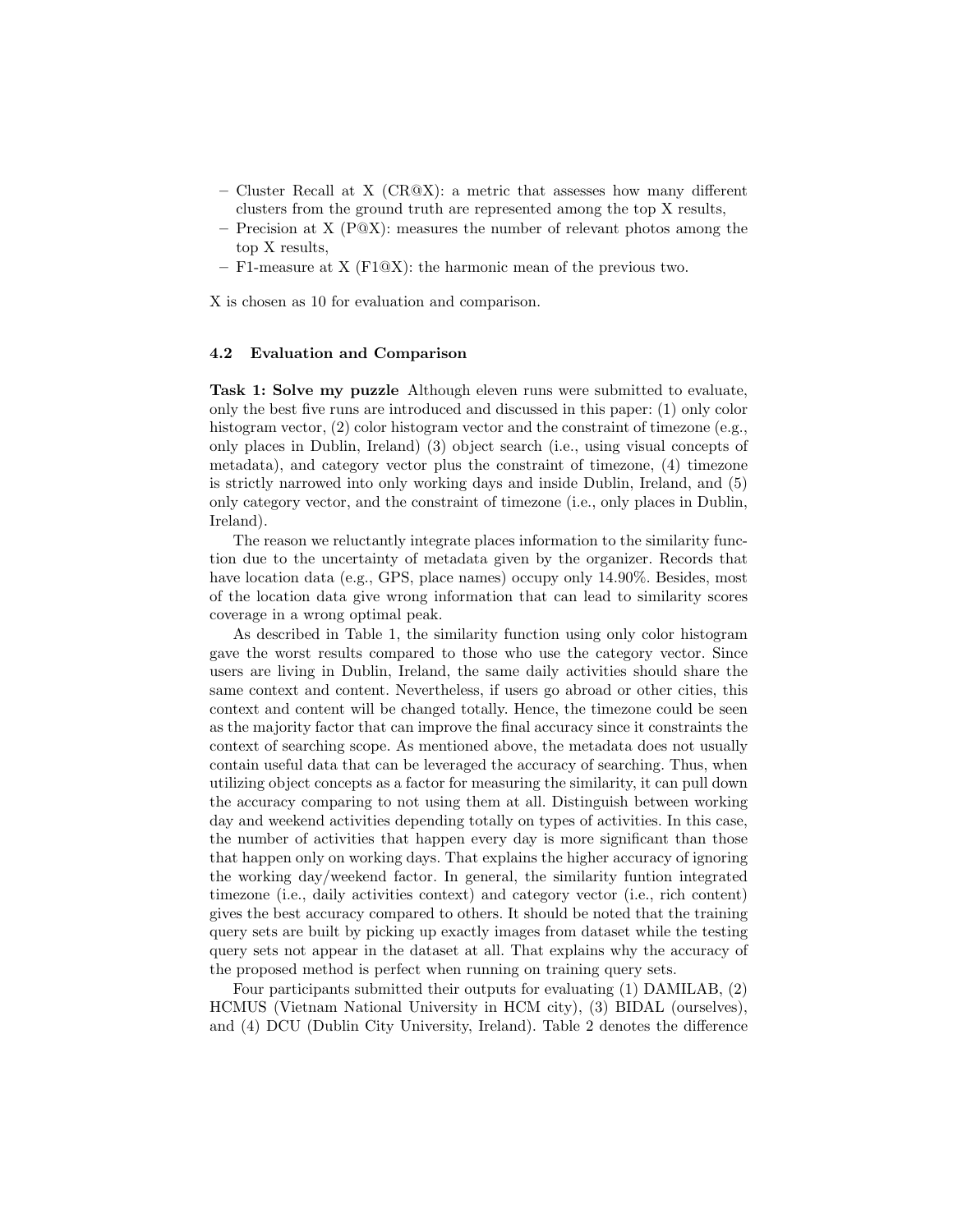| Run | <b>Parameters</b>                    | <b>Primary Score</b>    |       |  |  |
|-----|--------------------------------------|-------------------------|-------|--|--|
|     |                                      | <b>Training Testing</b> |       |  |  |
|     | color_hist                           | 1.000                   | 0.208 |  |  |
| 2   | time_zone+color_hist                 | 1.000                   | 0.248 |  |  |
| 3   | time_zone+object_serach+category_vec | 1.000                   | 0.294 |  |  |
| 4   | time_zone+working_day+category_vec   | 1.000                   | 0.335 |  |  |
|     | time_zone+category_vec               | 1.000                   | 0.372 |  |  |

**Table 1.** Task 1: An Evaluation of Training and Testing Sets ( $\beta \Leftarrow 4, \theta \Leftarrow 0.24$ )

Table 2. Task 1: A Comparison with Other Methods

| Query ID       |       | Primary score                  |       |       |  |  |  |  |  |  |
|----------------|-------|--------------------------------|-------|-------|--|--|--|--|--|--|
|                |       | <b>BIDAL DAMILAB DCU HCMUS</b> |       |       |  |  |  |  |  |  |
| 1              | 0.490 | 0.220                          | 0.377 | 0.673 |  |  |  |  |  |  |
| $\overline{2}$ | 0.260 | 0.200                          | 0.240 | 0.380 |  |  |  |  |  |  |
| 3              | 0.310 | 0.153                          | 0.300 | 0.530 |  |  |  |  |  |  |
| 4              | 0.230 | 0.220                          | 0.233 | 0.453 |  |  |  |  |  |  |
| 5              | 0.453 | 0.200                          | 0.240 | 0.617 |  |  |  |  |  |  |
| 6              | 0.447 | 0.320                          | 0.240 | 0.817 |  |  |  |  |  |  |
| 7              | 0.437 | 0.293                          | 0.360 | 0.877 |  |  |  |  |  |  |
| 8              | 0.300 | 0.200                          | 0.300 | 0.883 |  |  |  |  |  |  |
| 9              | 0.447 | 0.300                          | 0.270 | 0.280 |  |  |  |  |  |  |
| 10             | 0.347 | 0.357                          | 0.120 | 0.020 |  |  |  |  |  |  |
| Average        | 0.372 | 0.246                          | 0.268 | 0.553 |  |  |  |  |  |  |

in primary scores between results generated by methods proposed by these participants and the proposed method. Although the final score of the proposed method is lower than of HCMUS, the proposed method might be more stable than others. In other words, the variance of accuracy scores when rearranging ten different queries of the proposed method is less than others. Hence, the proposed method can cope with underfitting, overfitting and bias problems.

Task 2: Lifelog Moment Retrieval Although three runs were submitted to evaluate, two best runs are chosen to introduce and discuss in this paper: (1) run 1: interactive mode. In this run, interactive functions are activated to let users interfere and manually get rid of those images that do not relevant to a query, (2) run 2: automatic mode. In this run, a program runs without any interfere from users.

Table 3 and 4 show the results running on the training and testing sets, respectively. Opposite to the results of Task 1, the results of Task 2 do not have much difference between training and testing stages. That could lead to the conclusion that the proposed method probably is stable and robust enough to cope with different types of queries.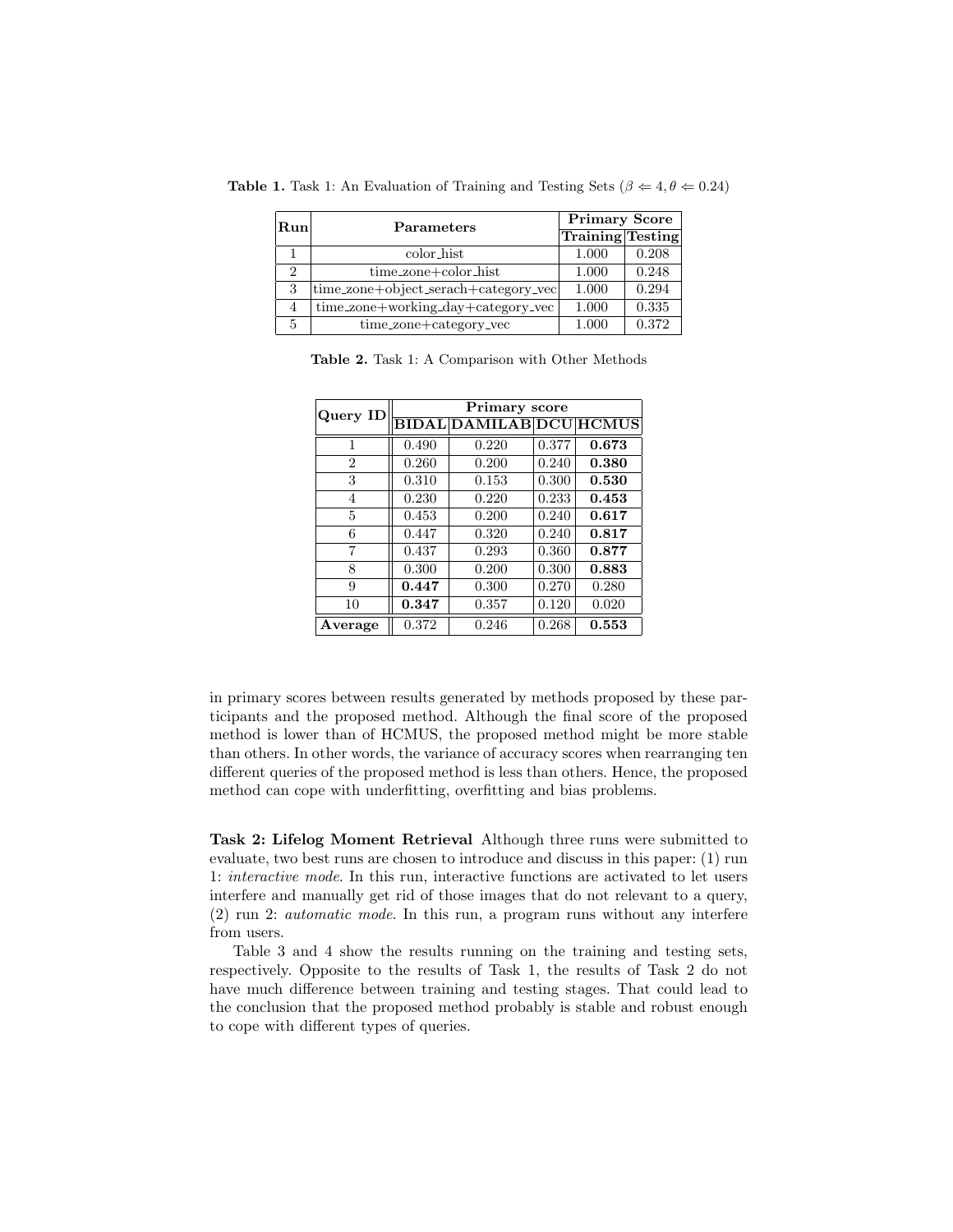| Event                           |      | Run 1 |      | Run 2 |                                   |      |  |
|---------------------------------|------|-------|------|-------|-----------------------------------|------|--|
|                                 |      |       |      |       | P@10 CR@10 F1@10 P@10 CR@10 F1@10 |      |  |
| 01. Ice cream by the Sea        | 1.00 | 0.75  | 0.86 | 1.00  | 0.50                              | 0.67 |  |
| 02. Having food in a restaurant | 0.80 | 0.44  | 0.57 | 0.50  | 0.15                              | 0.23 |  |
| 03. Watching videos             | 0.80 | 0.19  | 0.31 | 0.80  | 0.19                              | 0.31 |  |
| 04. Photograph of a Bridge      | 1.00 | 0.02  | 0.03 | 1.00  | 0.02                              | 0.04 |  |
| 05. Grocery shopping            | 0.30 | 0.56  | 0.39 | 0.40  | 0.22                              | 0.28 |  |
| 06. Playing a Guitar            | 0.33 | 0.50  | 0.40 | 0.33  | 1.00                              | 0.50 |  |
| $ 07.$ Cooking                  | 1.00 | 0.18  | 0.30 | 1.00  | 0.15                              | 0.26 |  |
| 08. Car Sales Showroom          | 0.50 | 0.86  | 0.63 | 0.50  | 1.00                              | 0.67 |  |
| 09. Public transportation       | 0.60 | 0.07  | 0.13 | 0.60  | 0.07                              | 0.12 |  |
| 10. Paper or book reviewing     | 0.29 | 0.42  | 0.34 | 0.43  | 0.17                              | 0.24 |  |
| <b>Average Score</b>            | 0.66 | 0.40  | 0.40 | 0.66  | 0.35                              | 0.33 |  |

Table 3. Task 2: Evaluation of all Runs on the Training Set

In all cases, the P@10 results are very high. It proves that the approach used for querying seeds of the proposed method is useful and precise. Moreover, the watershed-based stage after finding seeds can help not only to decrease the complexity of querying related images but also to increase the accuracy of event boundaries. Unfortunately, the CR@10 results are less accuracy comparing to P@10. The reason could come from merging clusters. Currently, clusters gained after running watershed are not merged and rearranged. That could lead to low accuracy when evaluating CR@X. This issue is investigated thoroughly in the future.

Nevertheless, misunderstanding context and content of queries sometimes lead to the worst results. For example, both runs failed in query 2 "driving home" and query 9 "wearing a red plaid shirt." The former was understood as "driving from office to home regardless of how many times stop at in-middle places," and the latter was distracted by synonym words of "plaid shirt" when leveraging GoogeSearchAPI to augmented the BoW. The first case should be understood that "driving home from the last stop before home," and the second case should focus on only "plaid shirt" not "sweater" nor "fannel." After fixing these mistakes, both runs have higher scores on query 2 and query 9, as described in Table 4. The second rows of event 2, 9, and the average score show the results after correcting the mentioned misunderstanding. Hence, building a flexible mechanism to automatically build a useful taxonomy from a given query to avoid these mistakes is built in the future.

Nine teams participated to Task 2 included (1) HCMUS, (2) ZJUTCVR, (3) BIDAL (ourselves), (4) DCU, (5) ATS, (6) REGIMLAB, (7) TUCMI, (8) UAPT, and (9) UPB. The detail information of these teams could be referred to in [3]. Table 5 denotes the comparison among these teams. We are ranked in the third position. In general, the proposed method can find all events with acceptance accuracy (i.e., no event with zero F1@10 scores comparing to others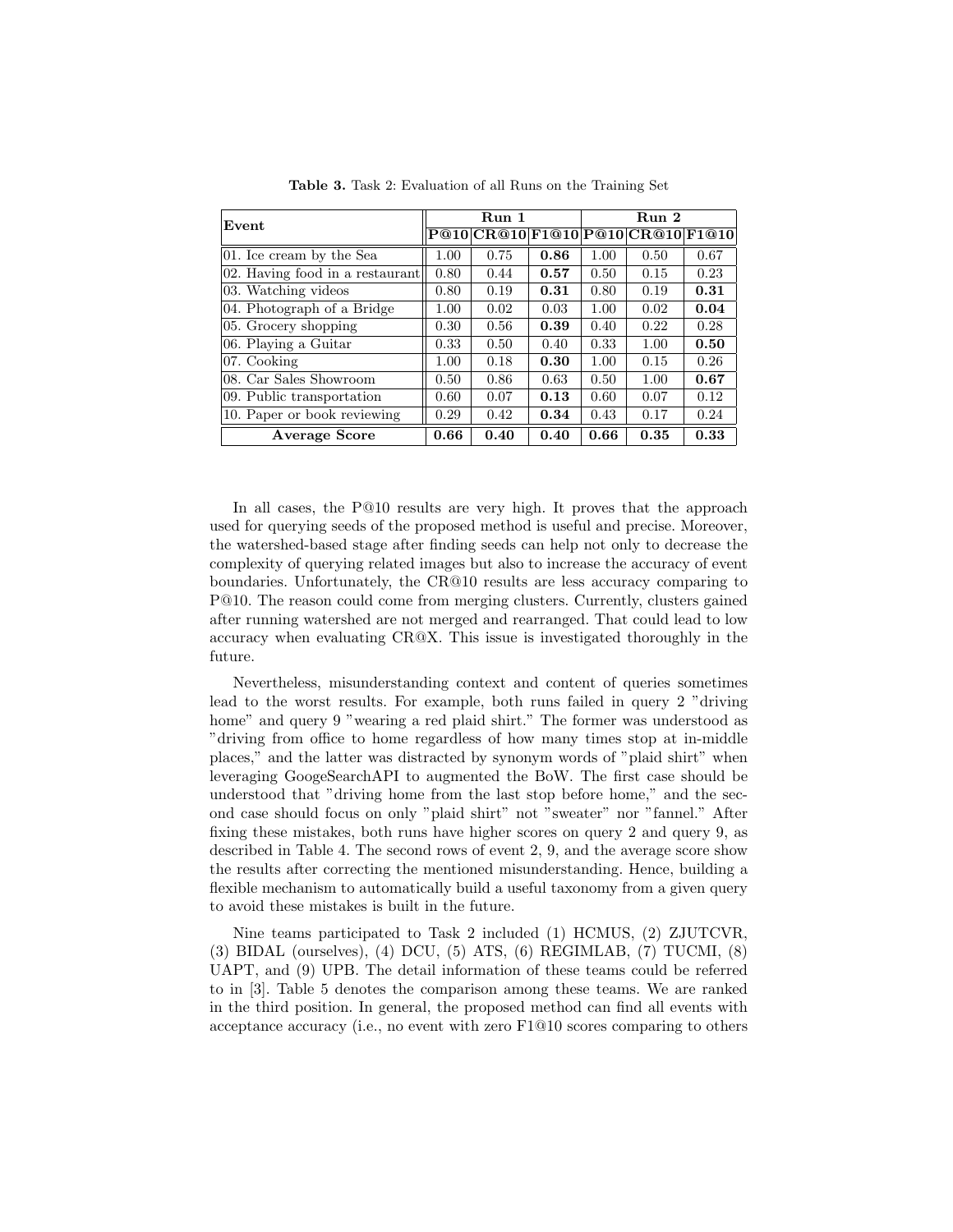| Event                             |      | Run 1                       |      | Run 2 |      |       |  |
|-----------------------------------|------|-----------------------------|------|-------|------|-------|--|
|                                   |      | P@10 CR@10 F1@10 P@10 CR@10 |      |       |      | F1@10 |  |
| 01. In a Toyshop                  | 1.00 | 0.50                        | 0.67 | 1.00  | 0.50 | 0.67  |  |
| 02. Driving home                  | 0.00 | 0.00                        | 0.00 | 0.00  | 0.00 | 0.00  |  |
|                                   | 0.70 | 0.05                        | 0.09 | 0.70  | 0.05 | 0.09  |  |
| 03. Seeking Food in a Fridge      | 1.00 | 0.22                        | 0.36 | 0.60  | 0.17 | 0.26  |  |
| 04. Watching Football             | 1.00 | 0.25                        | 0.40 | 0.50  | 0.25 | 0.33  |  |
| 05. Coffee time                   | 1.00 | 0.11                        | 0.20 | 1.00  | 0.22 | 0.36  |  |
| 06. Having breakfast at home      | 0.60 | 0.11                        | 0.19 | 0.30  | 0.11 | 0.16  |  |
| 07. Having coffee with two person | 0.90 | 1.00                        | 0.95 | 0.90  | 1.00 | 0.95  |  |
| 08. Using smartphone outside      | 0.70 | 0.33                        | 0.45 | 0.30  | 0.33 | 0.32  |  |
| 09. Wearing a red plaid shirt     | 0.00 | 0.00                        | 0.00 | 0.00  | 0.00 | 0.00  |  |
|                                   | 0.90 | 0.14                        | 0.25 | 0.50  | 0.14 | 0.22  |  |
| 10. Having a meeting in China     | 0.70 | 0.33                        | 0.45 | 0.70  | 0.33 | 0.45  |  |
| Average Score                     | 0.69 | 0.29                        | 0.37 | 0.53  | 0.29 | 0.35  |  |
|                                   | 0.85 | 0.31                        | 0.40 | 0.65  | 0.31 | 0.38  |  |

Table 4. Task 2: Evaluation of all Runs on the Test set

those have at least one event with zero F1@10 scores). That confirms again the stability and anti-bias of the proposed method.

# 5 Conclusions

We introduce two methods for tackling two tasks challenged by imageCLE-Flifelog 2019: (1) solve my puzzle, and (2) lifelog moment retrieval. Although each method is built differently, the backbone of these methods is the same: considering the association of content and context of daily activities. The first method is built for augmenting human memory when the chaos of memory snapshots must be rearranged chronologically to give a whole picture of a users life moment. The second method is constructed to visualize peoples memories from their explanation: start from their pinpoints of memory and watershed to get all image clusters around those pinpoints. The proposed method is thoroughly evaluated by the benchmark dataset provided by the imageCLEFlifelog 2019, and compared with other solutions coming from different teams. The final results show that the proposed method is developed in the right direction even though it needs more improvement to reach the expected targets. Many issues are raised during the experimental results and need to be investigated further for better results. In general, two issues should be investigated more in the future: (1) Similarity functions and watershed boundaries, and (2) A taxonomy generated from queries.

## References

1. Anderson, P., He, X., Buehler, C., Teney, D., Johnson, M., Gould, S., Zhang, L.: Bottom-up and top-down attention for image captioning and visual question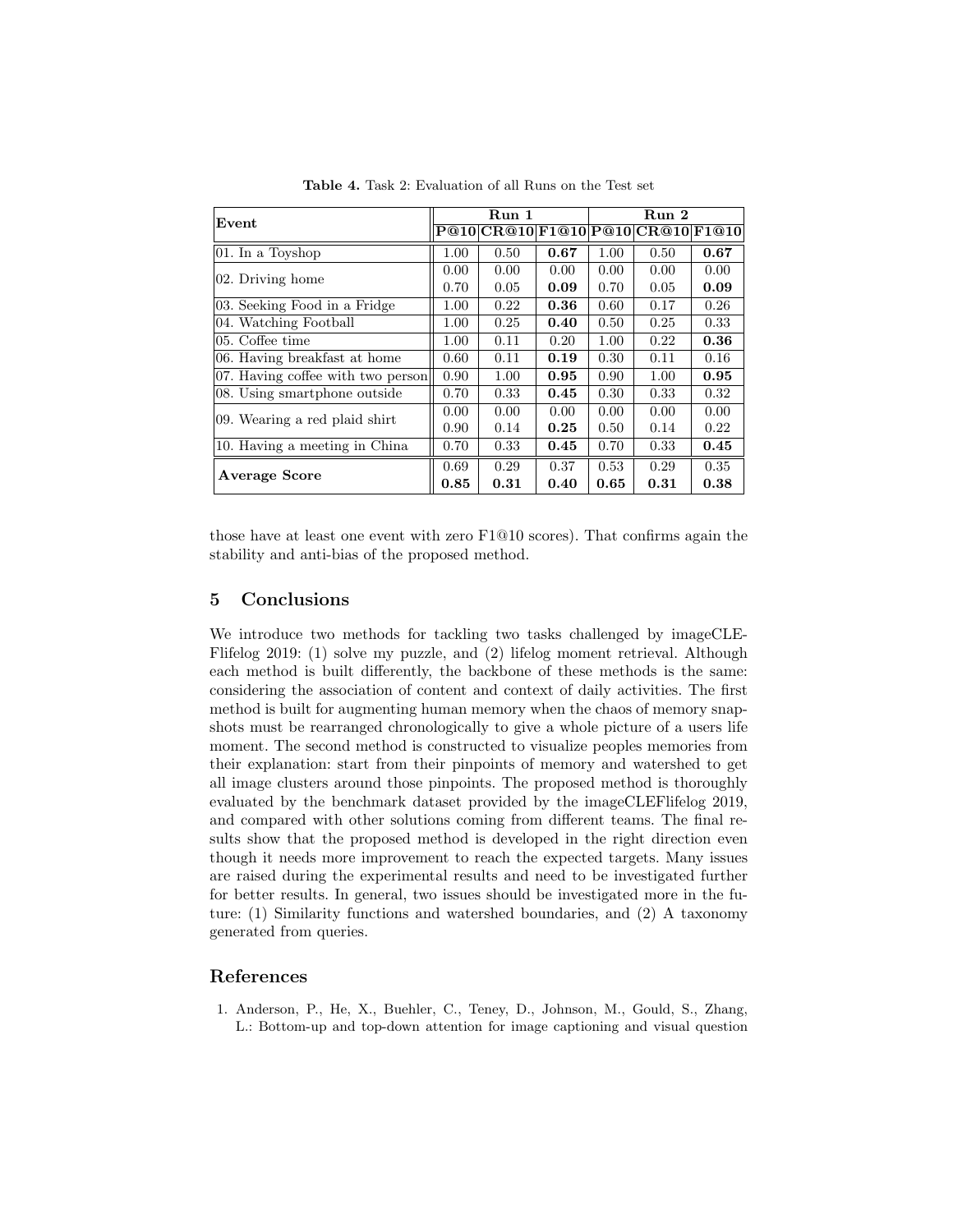| Event ID                          |                   | F1@10                         |           |          |            |                       |      |      |                                                 |  |
|-----------------------------------|-------------------|-------------------------------|-----------|----------|------------|-----------------------|------|------|-------------------------------------------------|--|
|                                   | <b>HCMUS</b>      | ≃<br>Ě<br>$\overline{\bf 2J}$ | ВIJ       |          | <b>ATS</b> | Ą<br>REGIMI           |      | UAPT | UPB                                             |  |
| 01. In a Toyshop                  | 1.00 <sub>l</sub> | 0.95                          | 0.67      | 0.57     | 0.46       | 0.44                  | 0.46 | 0.00 | 0.29                                            |  |
| 02. Driving home                  | 0.42              | 0.17                          | 0.09      | 0.09     |            | $0.09 \mid 0.06 \mid$ | 0.13 | 0.00 | 0.08                                            |  |
| 03. Seeking Food in a Fridge      | 0.36              | 0.40                          | 0.36      | 0.29     |            | 0.36   0.43           | 0.00 | 0.07 | 0.07                                            |  |
| 04. Watching Football             | 0.86              | 0.37                          | 0.40      | 0.67     | 0.00       | 0.40                  | 0.00 | 0.00 | 0.00                                            |  |
| 05. Coffee time                   | 0.68              | 0.47                          | 0.20      | 0.36     | 0.36       | 0.54                  | 0.00 | 0.11 | 0.34                                            |  |
| 06. Having breakfast at home      | 0.00              | 0.35                          | 0.19      | 0.17     | 0.26       | 0.00                  | 0.18 | 0.14 | 0.00                                            |  |
| 07. Having coffee with two person |                   | 0.89 1.00                     | 0.95      | 0.75     | 0.33       | 0.00                  | 0.00 | 0.00 | 0.18                                            |  |
| 08. Using smartphone outside      | 0.32              | 0.00 <sub>l</sub>             | 0.45 0.00 |          | 0.00       | 0.00                  | 0.00 | 0.00 | 0.00                                            |  |
| 09. Wearing a red plaid shirt     |                   | 0.58 0.44                     | 0.25      | 0.00     | 0.12       | 0.00 <sub>1</sub>     | 0.00 | 0.00 | 0.00                                            |  |
| 10. Having a meeting in China     | 1.00 <sub>1</sub> | 0.25                          | 0.45      | $0.00\,$ | 0.57       | 0.00                  | 0.40 | 0.25 | 0.32                                            |  |
| <b>Average Score</b>              |                   |                               |           |          |            |                       |      |      | $0.61 0.44 0.40 0.29 0.25 0.19 0.12 0.06 0.13 $ |  |

Table 5. Task 2: Comparison to Others (Avg: descending order from left to right)

answering. In: CVPR (2018)

- 2. Dang-Nguyen, D.T., Piras, L., Riegler, M., Boato, G., Zhou, L., Gurrin, C.: Overview of imagecleflifelog 2017: Lifelog retrieval and summarization. In: CLEF (Working Notes) (2017)
- 3. Dang-Nguyen, D.T., Piras, L., Riegler, M., Tran, M.T., Zhou, L., Lux, M., Le, T.K., Ninh, V.T., Gurrin, C.: Overview of ImageCLEFlifelog 2019: Solve my life puzzle and Lifelog Moment Retrieval. In: CLEF2019 Working Notes. CEUR Workshop Proceedings, CEUR-WS.org <http://ceur-ws.org>, Lugano, Switzerland (September 09-12 2019)
- 4. Dang-Nguyen, D.T., Piras, L., Riegler, M., Zhou, L., Lux, M., Gurrin, C.: Overview of imagecleflifelog 2018: daily living understanding and lifelog moment retrieval. In: CLEF2018 Working Notes (CEUR Workshop Proceedings). CEUR-WS. org¡ http://ceur-ws. org¿, Avignon, France (2018)
- 5. Dao, M., Kasem, A., Nazmudeen, M.S.H.: Leveraging content and context in understanding activities of daily living. In: Working Notes of CLEF 2018 - Conference and Labs of the Evaluation Forum, Avignon, France, September 10-14, 2018. (2018)
- 6. Dao, M.S., Nguyen, D., Tien, D., Riegler, M., Gurrin, C.: Smart lifelogging: recognizing human activities using phasor (2017)
- 7. Dimiccoli, M., Cartas, A., Radeva, P.: Activity recognition from visual lifelogs: State of the art and future challenges. In: Multimodal Behavior Analysis in the Wild, pp. 121–134. Elsevier (2019)
- 8. Gurrin, C., Joho, H., Hopfgartner, F., Zhou, L., Albatal, R.: Overview of ntcir-12 lifelog task. In: Kando, N., Kishida, K., Kato, M.P., Yamamoto, S. (eds.) Proceedings of the 12th NTCIR Conference on Evaluation of Information Access Technologies. pp. 354–360 (2016)
- 9. Gurrin, C., Joho, H., Hopfgartner, F., Zhou, L., Gupta, R., Albatal, R., Nguyen, D., Tien, D.: Overview of ntcir-13 lifelog-2 task. NTCIR (2017)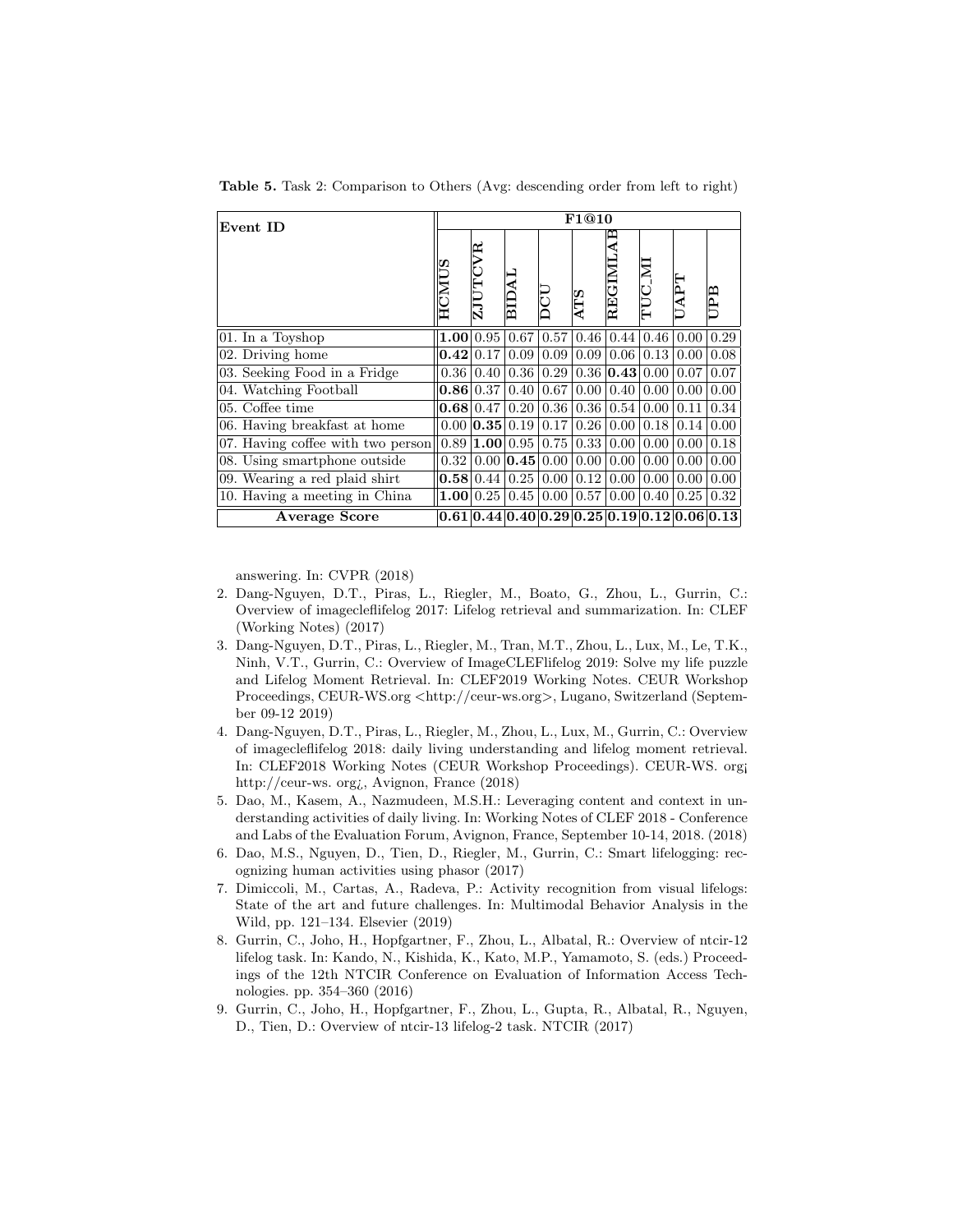- 10. Harvey, M., Langheinrich, M., Ward, G.: Remembering through lifelogging. Pervasive Mob. Comput. 27(C), 14– 26 (Apr 2016). https://doi.org/10.1016/j.pmcj.2015.12.002, http://dx.doi.org/10.1016/j.pmcj.2015.12.002
- 11. Ionescu, B., M¨uller, H., P´eteri, R., Cid, Y.D., Liauchuk, V., Kovalev, V., Klimuk, D., Tarasau, A., Abacha, A.B., Hasan, S.A., Datla, V., Liu, J., Demner-Fushman, D., Dang-Nguyen, D.T., Piras, L., Riegler, M., Tran, M.T., Lux, M., Gurrin, C., Pelka, O., Friedrich, C.M., de Herrera, A.G.S., Garcia, N., Kavallieratou, E., del Blanco, C.R., Rodríguez, C.C., Vasillopoulos, N., Karampidis, K., Chamberlain, J., Clark, A., Campello, A.: ImageCLEF 2019: Multimedia retrieval in medicine, lifelogging, security and nature. In: Experimental IR Meets Multilinguality, Multimodality, and Interaction. Proceedings of the 10th International Conference of the CLEF Association (CLEF 2019), LNCS Lecture Notes in Computer Science, Springer, Lugano, Switzerland (September 9-12 2019)
- 12. Patterson, G., Xu, C., Su, H., Hays, J.: The sun attribute database: Beyond categories for deeper scene understanding. Int. J. Comput. Vision 108(1-2), 59–81 (May 2014). https://doi.org/10.1007/s11263-013-0695-z, http://dx.doi.org/10.1007/s11263-013-0695-z
- 13. Zhou, B., Lapedriza, A., Khosla, A., Oliva, A., Torralba, A.: Places: A 10 million image database for scene recognition. IEEE Transactions on Pattern Analysis and Machine Intelligence (2017)

```
Algorithm 1 Create a set of time-ordered-associative (TOU) images
Input: Q = \{q[k]\}, D = \{d[l]\}, \theta, \alpha \text{ (#days)}, \beta \text{ (#clusters)}Output: P_{TOU}[i][j]1: P_{TOU}[i][j] \Leftarrow \emptyset2: for i=1..\alpha do
3: for j=1..\beta do
4: Filter D so that only images taken on day i within cluster j is enable
5: Establish P = \{p(iD, iQ)[m]\} so that \forall m \lt n : \text{time}(d[p[m].iD]) \lt \}time(d[p[n].iD]) \wedge similarity(d[p[m].iD], q[p[m].iQ]) > \theta and \forall m \neq n:
        p(iD, iQ)[m] \neq p(iD, iQ)[n]6: repeat
7: \forall n \leq ||P||8: if (p[n].iQ == p[n+1].iQ) then
9: if (similarity(d[p[n].iD], q[p[n].iQ]) >similarity(d[p[n+1].iD], q[p[n].iQ])) then
10: Delete p[n+1] else Delete p[n]11: end if
12: Rearrange the index of P
13: end if
14: until cannot delete any item of p
15: P_{TOU}[i][j] \leftarrow P(P \text{ must satisfy } \forall n : p[n].iQ \neq p[n+1].iQ)16: end for
17: end for
18: return P_{TOU}[i][j]
```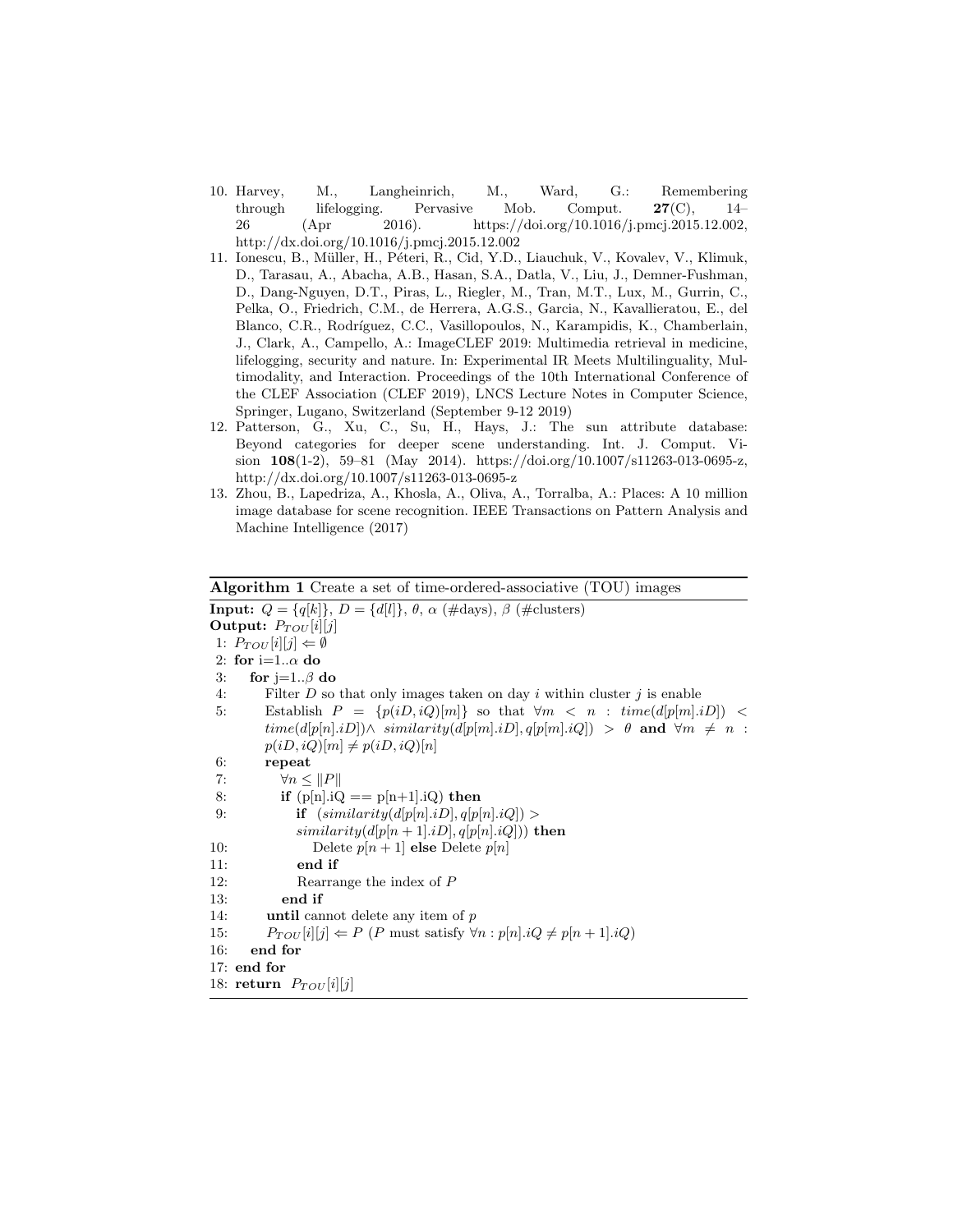Algorithm 2 Create a set of unique-time-ordered-associative (UTOU) images

**Input:**  $Q = \{q[k]\}, D = \{d[l]\}, P_{TOU}[i][j], \alpha \text{ (\#days)}, \beta \text{ (\#clusters)}$ Output:  $P_{UTOU}[i][j][z]$ 1:  $slidingWindow = ||Q||$ 2: for  $i = 1..\alpha$  do 3:  $z = 1, N = ||P_{TOU}[i][j]||$ 4: for  $j = 1..\beta$  do 5: for  $n = 1..(N - slidingWindow)$  do 6:  $\text{subset} \neq P_{TOU}[i][j][m]_{m=n..(n+slidingWindow)}$ 7: if  $(\forall m \neq n$  : substr $[m].iQ \neq$  substr $[n].iQ$  and  $\|substr\|$  ==  $sliding Window)$  then 8:  $P_{UTOU}[i][j][z] \Leftarrow \textit{substr}, z \Leftarrow z + 1$ 9: end if 10: end for 11: end for 12: end for 13: return  $P_{UTOU}[i][j][z]$ 

## Algorithm 3 Find the BEST set of UTOU images

**Input:**  $Q = \{q[k]\}, D = \{d[l]\}, P_{UTOU}[i][j][z], \alpha \ (\text{\#days}), \beta \ (\text{\#clusters})$ Output:  $P_{BEST}$ 1: for  $j = 1..\beta$  do 2:  $CoverSet \Leftarrow \emptyset$ 3: for  $i = 1..\alpha$  do 4:  $CoverSet[i] \Leftarrow CoverSet \cup P_{STOAU}[i][j]$ 5: end for 6: Find the most common pattern pat from all patterns contained in  $CoverSet$ 7: Delete all subsets of CoverSet that do not match pat 8: For each remained subset of CoverSet, calculate the average similarity with Q 9: Find the subset  $CoverSet_{largest}$  that has the largest average similarity with  $Q$ 10:  $P_{BESTCLUSTER}[j] \Leftarrow CoverSet_{largest}$ 11: end for

- 12: Find the subset  $P_{BERT}$  of  $P_{BERTCLUSTER}[j]$  that has the largest average similarity with Q
- 13: return  $P_{BEST}$